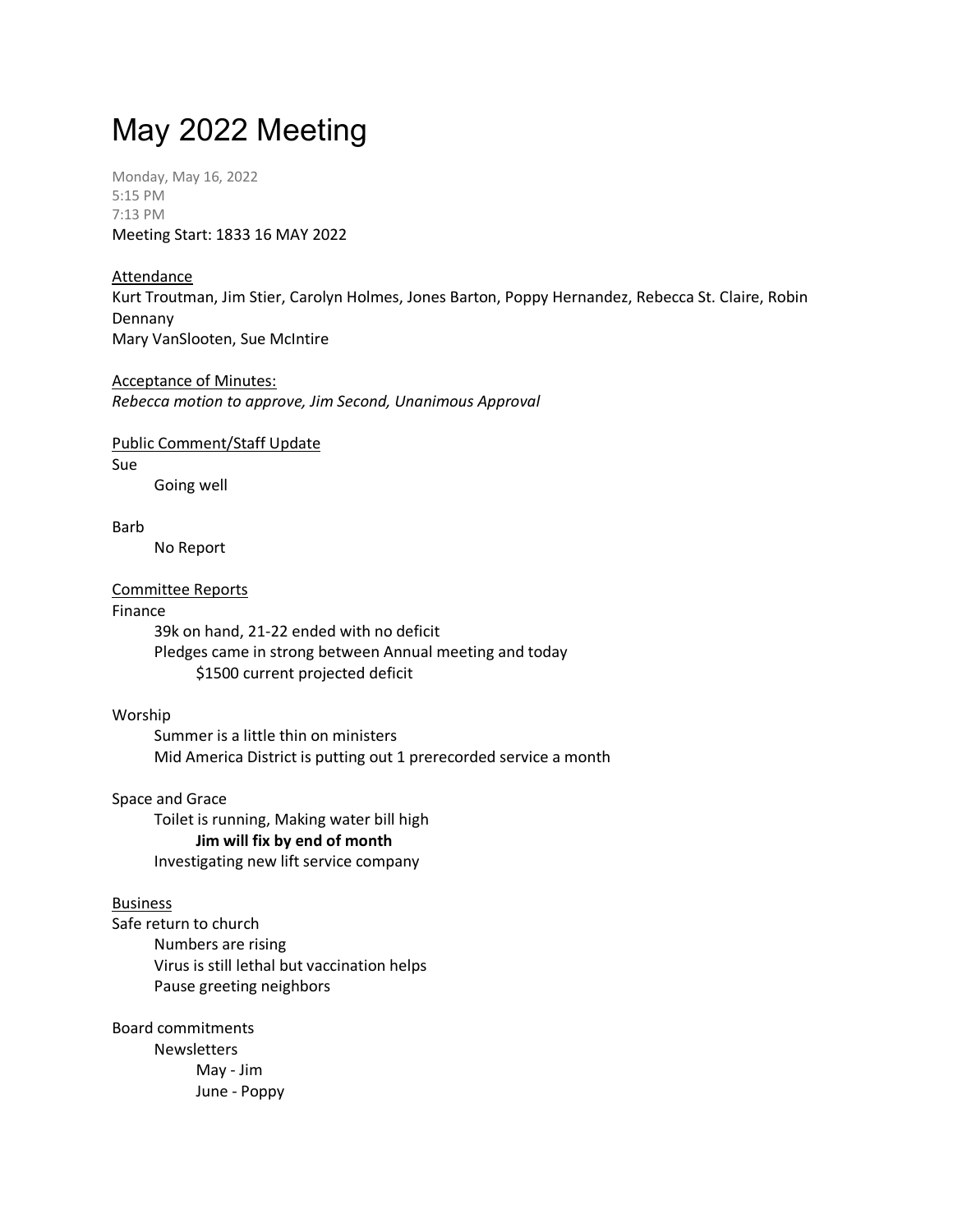July - Kurt August - Carolyn September - Jim October - Robin November - Rebecca December - Jones January - Poppy February - Kurt March - Carolyn April - Jim May - Robin

#### Sermons

May - Jones June - Robin July - Kurt August - Jim September - Jones October - Poppy November - Robin December - Kurt January - Jim February - Jones March - Poppy April - Robin

# Building request

Unity Church

A meeting was held at the church with 10-12 members of Unity Church 5/16/22 They seem to like the building They must vacate June 15th Want to bring an Organ, Baby grand piano and bell choir Want to use two rooms in basement Services would be around ~1230 on Sundays One night a week for choir practices Other churches rent for ~\$1800-2000/month We need to know how long they're looking for ~30 member congregation They should bring renters insurance, we need to contact our insurance Do they need nursery room?

# Minister Consultant

Matthew Cockrum is interested in working with us

Matthew is working on a proposal

There will probably need to be regular workshops

Might have dedicated time for meeting with board, a leadership committee

1-2 sermons a month, included

Works closely with Phil Lund (UUA Midwest region)